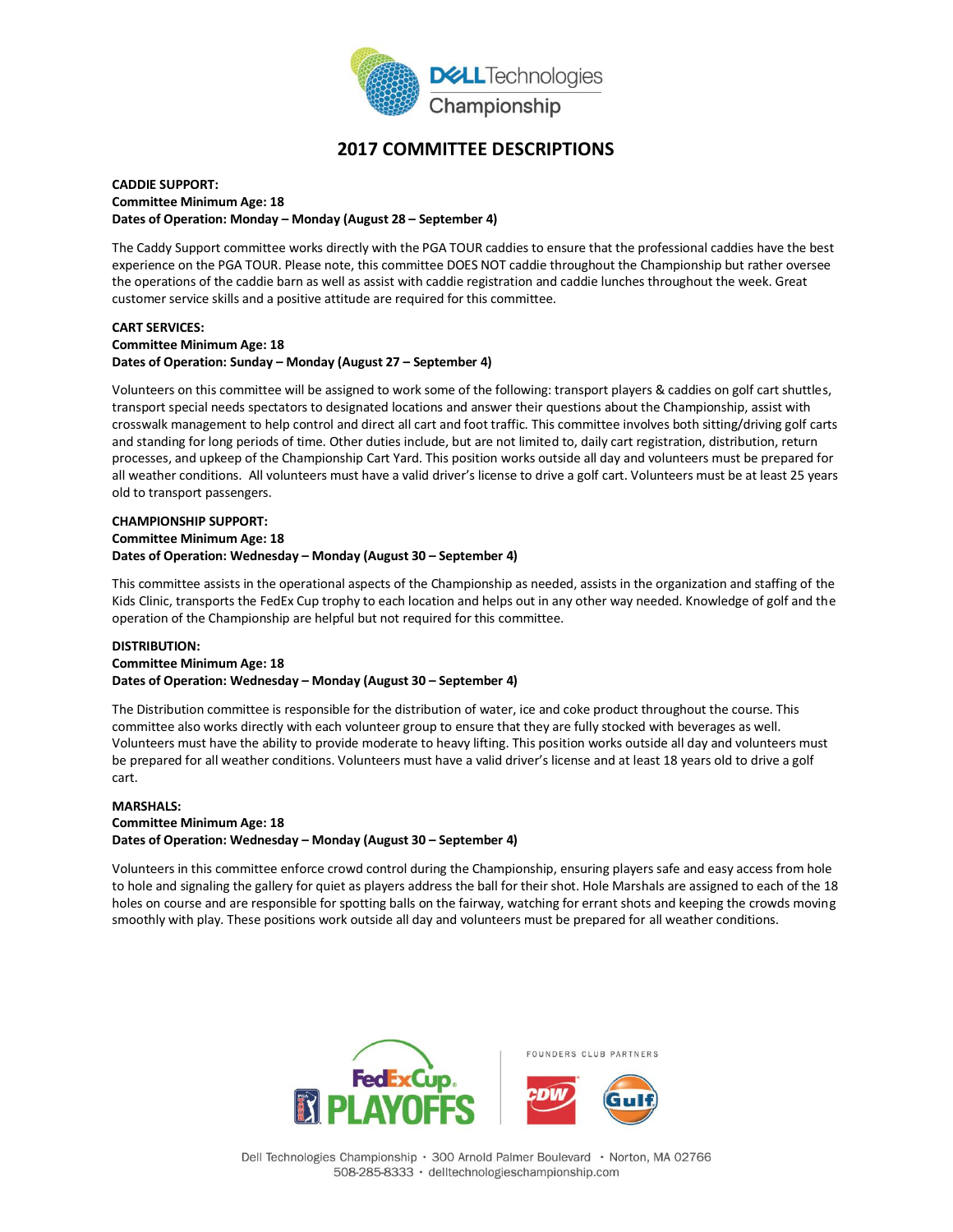

#### **MEDIA: Committee Minimum Age: 18 Dates of Operation: Monday – Monday (August 28 – September 4)**

The media center is the hub for television, print and radio reporters during the tournament. The Media committee works directly with the PGA TOUR communications team to assist in the operation of the media center. Helping to organize interviews with players, working with television and newspaper reporters and being a general help to the many people housed within the media center are just a few of the many responsibilities for this committee.

#### **MOBILE MARSHALS: Committee Minimum Age: 18 Dates of Operation: Thursday – Monday (August 31 - September 4)** *\*Volunteers must be able to work full day shifts on this committee.*

Mobile Marshals are assigned to a group of players and accompany them for the entire eighteen holes. Volunteers walk with the players to ensure access to tee boxes, cross walks, and green exits are properly manned by hole marshals and there is nothing that impedes access to these areas. In addition, volunteers clear any necessary area of spectators to ensure the player and ball are protected when a player hits a shot out of bounds. Volunteers may be required to assist with course evacuation, if needed. Volunteers must be able to walk eighteen holes and have prior experience as a mobile marshal or as a hole marshal. This position works outside all day and volunteers must be prepared for all weather conditions.

#### **NETWORK MARSHALS:**

**Committee Minimum Age: 25 Dates of Operation: Friday – Monday (September 1 - 4)** *\*Volunteers must be willing to work each day, all day, Friday – Monday.* 

Volunteers on this committee work directly with the NBC cameraman. Volunteers will drive the NBC team around the course, assist with management of their equipment and help them get the optimal view of play. Volunteers must be able to move camera equipment up to 35lbs. Volunteers must be at least 25 years old and have a valid driver's license to drive a golf cart. Volunteers must be able to work full days Friday - Monday. This position works outside all day and volunteers must be prepared for all weather conditions.

# **NETWORK SPOTTERS: Committee Minimum Age: 18 Dates of Operation: Friday – Monday (September 1 - 4)** *\*Shift times vary daily on this committee. Volunteers must be flexible and willing to work each day, all day, Friday – Monday.*

Volunteers on this committee work directly with NBC, walking inside the ropes to keep score and communicate back to their headquarters on site. Volunteers will walk alongside the rope line, communicating directly with NBC on where the ball landed, how far it is away from the pin, order of play in the group and what a player scored on that hole. Volunteers must be able to walk eighteen holes. This position works outside all day and volunteers must be prepared for all weather conditions.

# **ON-COURSE VOLUNTEER SUPPORT: Committee Minimum Age: 25 Dates of Operation: Wednesday – Monday (August 30 – September 4)**

Volunteers for this committee will be assisting the other committees and volunteers during Championship Week. This committee's responsibilities include transporting volunteers to their committee locations by shuttle, delivering food and supplies when needed and providing overall support to each committee. Volunteers must be at least 25 years old and have a valid driver's license to drive a golf cart. Volunteers in this position work outside all day and must be prepared for all weather conditions.

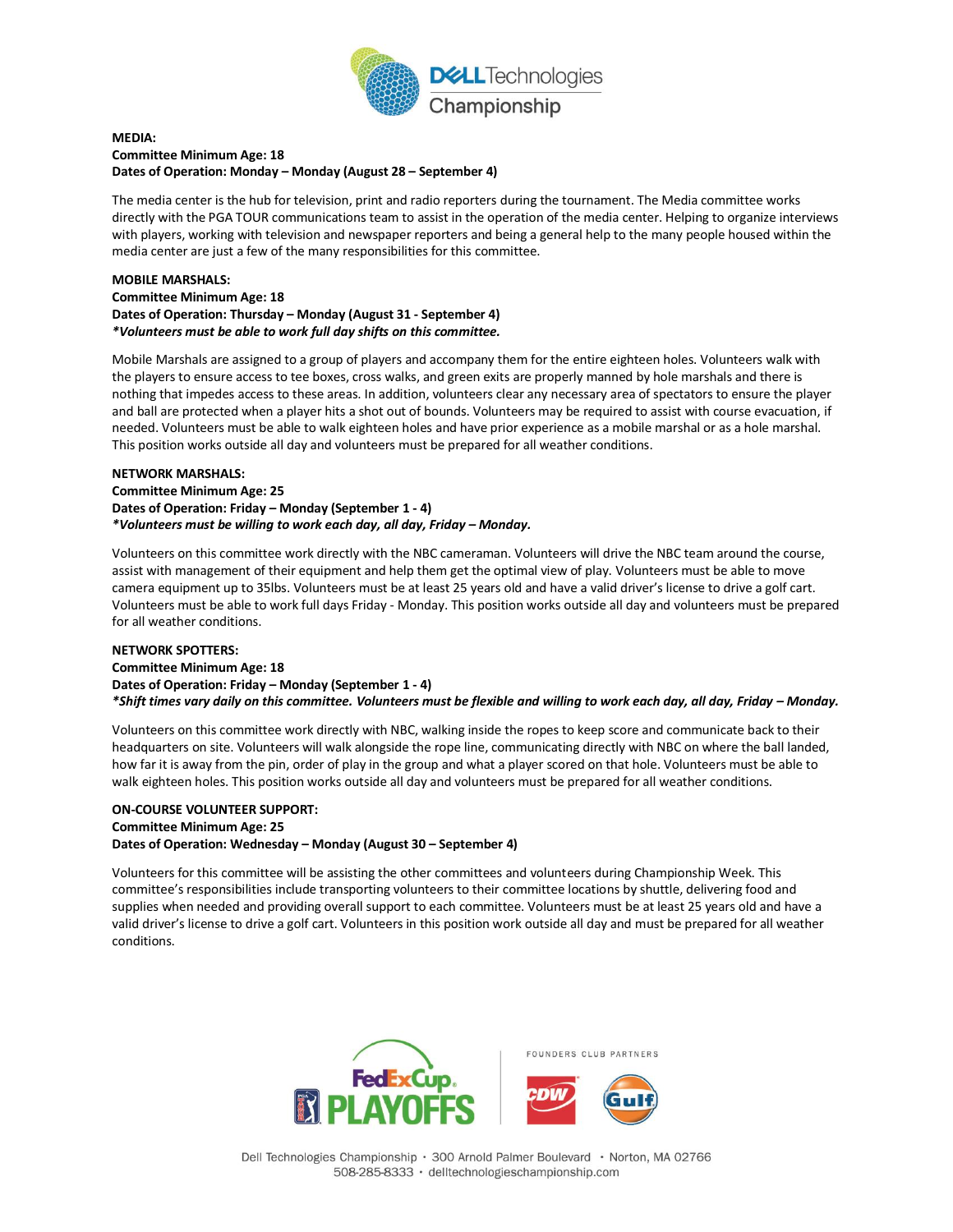

#### **PRACTICE AREAS: Committee Minimum Age: 18 Dates of Operation: Wednesday – Monday (August 30 – September 4)**

Volunteers for this committee will be stationed at the practice facility. As PGA TOUR professionals enter the range, volunteers will be responsible for setting up nameplates that identify each player. Knowledge of the players is helpful, but not necessary. Volunteers will also assist with crowd control and the security team to ensure that all persons entering the practice facility have the proper credentials. This position works outside all day and volunteers must be prepared for all weather conditions.

# **PREMIUM ACCESS: Committee Minimum Age: 18 Dates of Operation: Wednesday – Monday (August 30 – September 4)**

The Premium Access Committee is responsible for greeting and welcoming guests to the hospitality locations on holes 15, 16, 17 and 18. Volunteers on this committee will ensure that all persons entering the hospitality venues have the proper credential and receive the correct wristband. Great customer service skills and a positive attitude are required for this committee. This position works outside all day and volunteers must be prepared for all weather conditions.

#### **SCOREBOARD ASSEMBLY:**

**Committee Minimum Age: 18** 

**Dates of Operation: Thursday, August 24th and Tuesday, September 5th** *\*This committee only operates before and after the tournament week. Volunteers must be willing to work the full shift for each day.* 

This committee assists with the installation of on-course score boards and signage (both pre-championship and postchampionship). Volunteers in this committee must be capable of some moderate to heavy lifting. Participation in this committee allows a volunteer to put their time in before and after the event, so that during Championship week, they can sit back and enjoy the action. This position works outside all day and volunteers must be prepared for all weather conditions.

#### **SHOTLINK SCORING: Committee Minimum Age: 16 Dates of Operation: Friday – Monday (September 1 – 4)** *\*Volunteers must be able to work full day shifts on this committee.*

This committee's responsibility is to measure and record the location and distance of every shot hit during the tournament using a PGA TOUR laser and tracking its coordinates into the ShotLink Scoring system. Each position will often be staffed with two volunteers who will work together. Golf knowledge is not required to operate a laser but is helpful. This is a fixed post that requires little to no walking or on-course movement. Volunteers must be able to work full day shifts. Volunteers will be trained on one hole and in one position but there may be opportunity to assist in other areas. PGA TOUR staff holds a training orientation for this committee that volunteers are asked to attend to learn how to use the equipment correctly. This position works outside all day and must be prepared for all weather conditions.

# **SPECTATOR EXPERIENCE: Committee Minimum Age: 14 Dates of Operation: Wednesday – Monday (August 30 – September 4)**

Volunteers on this committee work to create a premium Spectator Experience for all. Spectator Experience volunteers will be distributing pairings sheets on course, at one of the Fan Information booth or scanning tickets and greeting guests at one of the main gates or in the Xfinity Center lot. Volunteers are encouraged to learn about the Championship, so they are able to answer questions from spectators, such as directing them to the nearest restroom or informing them where they can find food. This committee works outside all day and must be prepared for all weather conditions. Volunteers must be comfortable with being on their feet most of the day.